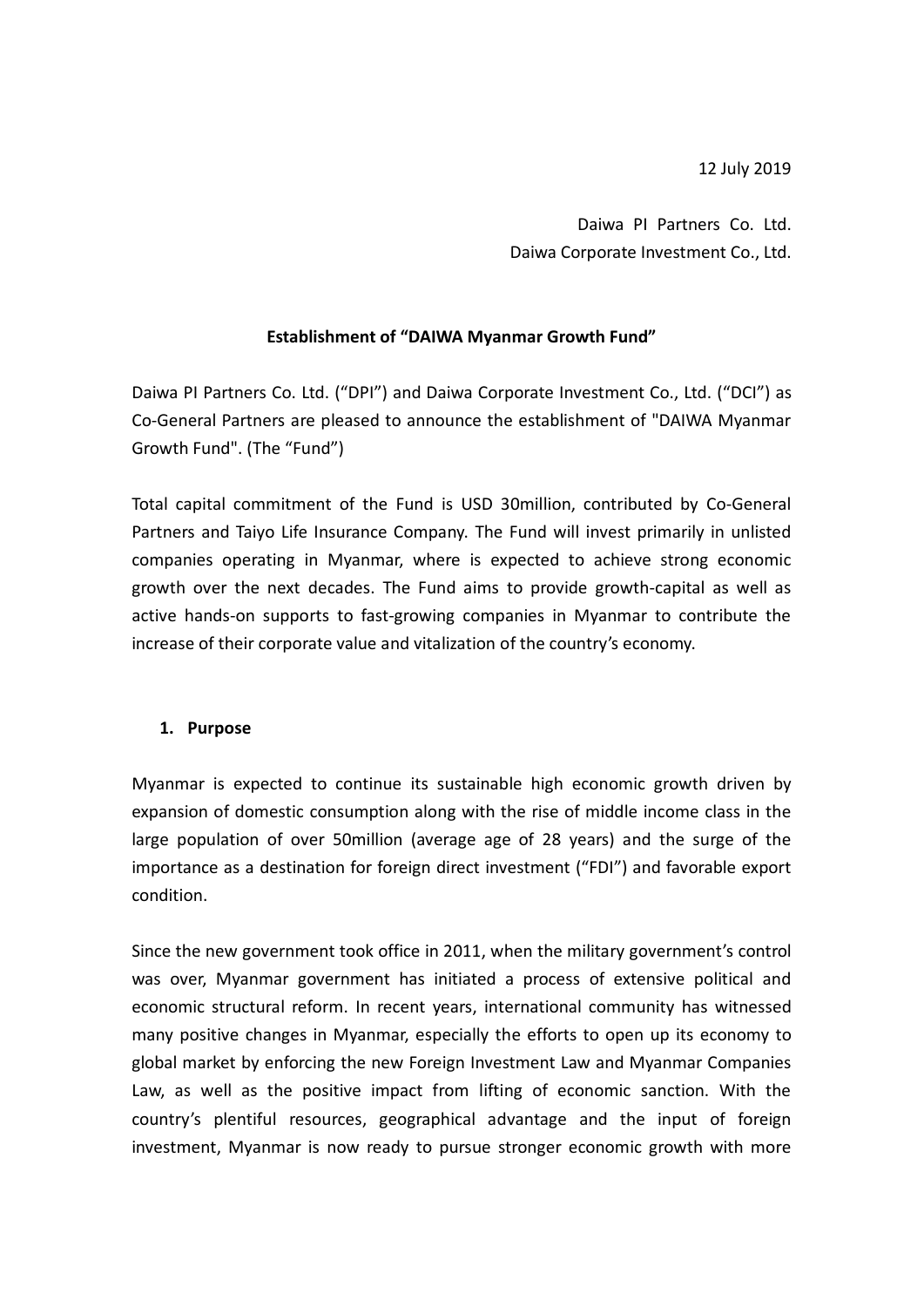international exposure.

Since June 2017, DPI has been expanding its private equity investment in Myanmar, so-called "the last frontier of Asia" through its own principal capital.

To further capture the opportunities of high potential of economic growth in Myanmar, DPI and DCI have decided to establish the Fund dedicated mainly to the private companies actively operating in Myanmar.

We strongly believe that the Fund, by supporting the growth of portfolio companies, will be able to contribute to the better quality of life of people in Myanmar through the improvement of relevant social infrastructure and life convenience.

# **2. Investment Strategy of the Fund**

The Fund's investment focus areas are consumer goods & services-related sector, where strong growth is expected, driven by attractive demographics, rapid urbanization, rise of middle income class and changes in life style, and telecommunication & logistics Infrastructure sector, that are essential to the rapid economic and social development.

In order to secure a meaningful influence on the corporate governance of each investee companies and encourage enhancing their value, the Fund intends to make a significant minority with an ownership of 10% to 30% and take appropriate board seats of each investee companies as well as providing growth-capital.

### Key Terms of the Fund

| Name:                    | : DAIWA Myanmar Growth Fund L.P.       |
|--------------------------|----------------------------------------|
| Total Fund Commitment:   | : USD 30 million                       |
| <b>General Partners:</b> | : Daiwa PI Partners Co. Ltd. and       |
|                          | Daiwa Corporate Investment Co., Ltd.   |
| <b>Fund Maturity:</b>    | : 12 years (Investment period: 5years) |